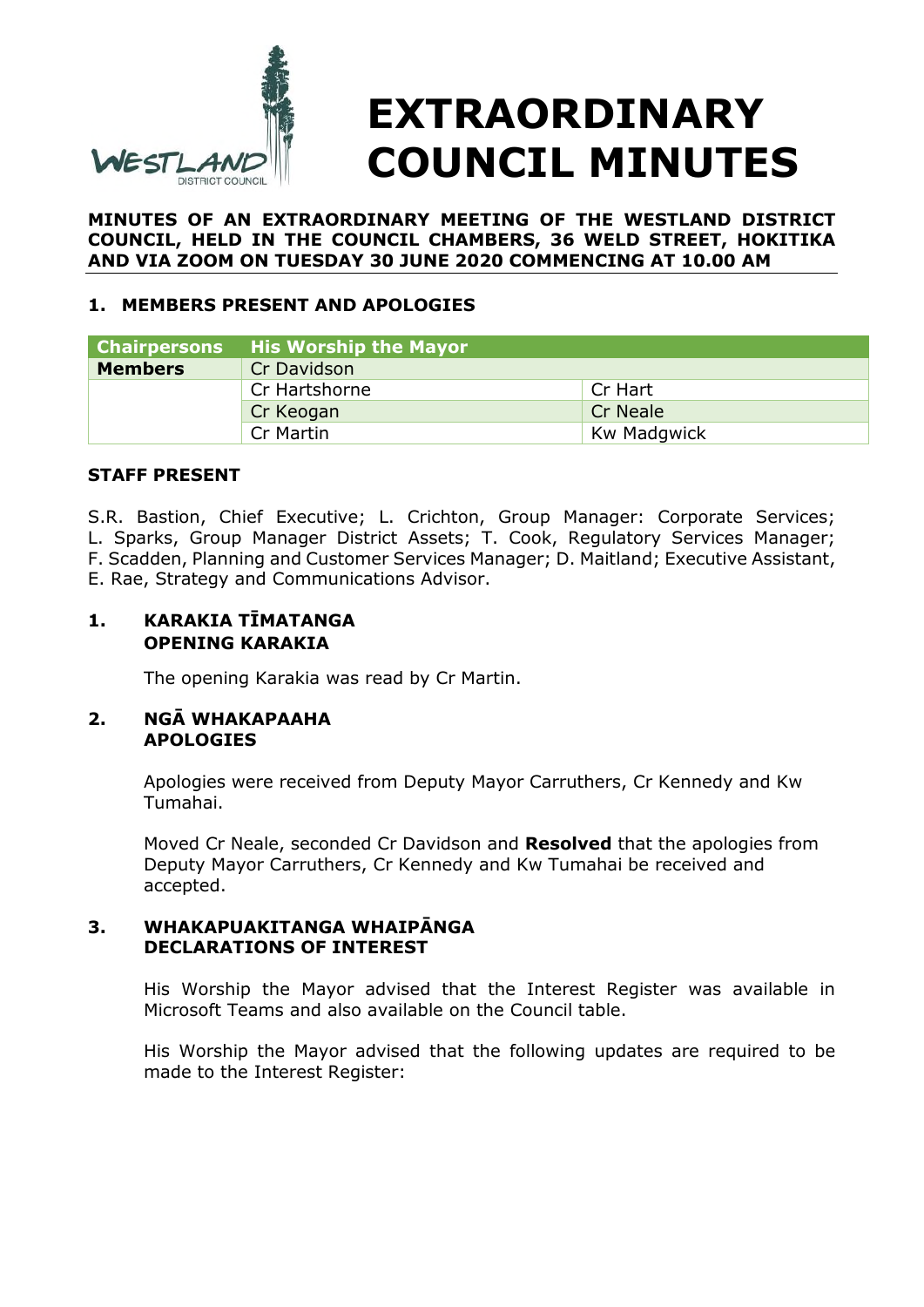| Group                                                                                                                       | <b>Interest</b>                           |
|-----------------------------------------------------------------------------------------------------------------------------|-------------------------------------------|
| HHH Project - no longer an involvement.<br>$\bullet$                                                                        | To be removed<br>the<br>from<br>Register. |
| Affected party on mining licence application on Hau Hau Road -<br>Elite Mining Limited - the mining licence has now ceased. | To be removed<br>the<br>from<br>Register. |

# **4. NGĀ TAKE WHAWHATI TATA KĀORE I TE RĀRANGI TAKE URGENT ITEMS NOT ON THE AGENDA**

There were no urgent items of business that were not on the Council Agenda.

#### **5. NGĀ TĀPAETANGA PRESENTATIONS**

Nil.

# **6. PŪRONGO KAIMAHI STAFF REPORTS**

### **Rating Policy**

The Group Manager: Corporate Services spoke to this item. The purpose of the report is to seek Council approval of the proposed Rating Policy 2020- 2021 as a supporting operational policy to the Revenue and Financing Policy.

Moved Cr Martin, seconded Cr Davidson and **Resolved** that Council adopt the proposed Rating Policy as tabled.

### **Adoption of Draft Annual Plan 2020-2021**

The Strategy and Communications Advisor spoke to this item. The purpose of the report is to propose the adoption of the Draft Annual Plan for the financial year ending 30 June 2021 as tabled.

Kw Madgwick raised the item of the Rimu Hill lookout with regard to the proposed replacement of the kiosk and interpretation panels. Kw Madgwick advised that the kiosk and the miner's cottage do not need replacing, however the interpretation panels do need a tidy up, but do not need full replacement. The Chief Executive advised that he will investigate this matter with staff and come back to Council at a future date.

His Worship the Mayor and Councillors were appreciative of the involvement of the community during the submission time, and also to staff for ensuring that the plan was prepared on time, within legislation.

Moved Cr Hart, seconded Cr Hartshorne and **Resolved** that:

- A) Council adopts the Annual Plan 2020/2021 as tabled.
- B) Council instructs the Chief Executive to publicly notify these documents in accordance with statutory provisions.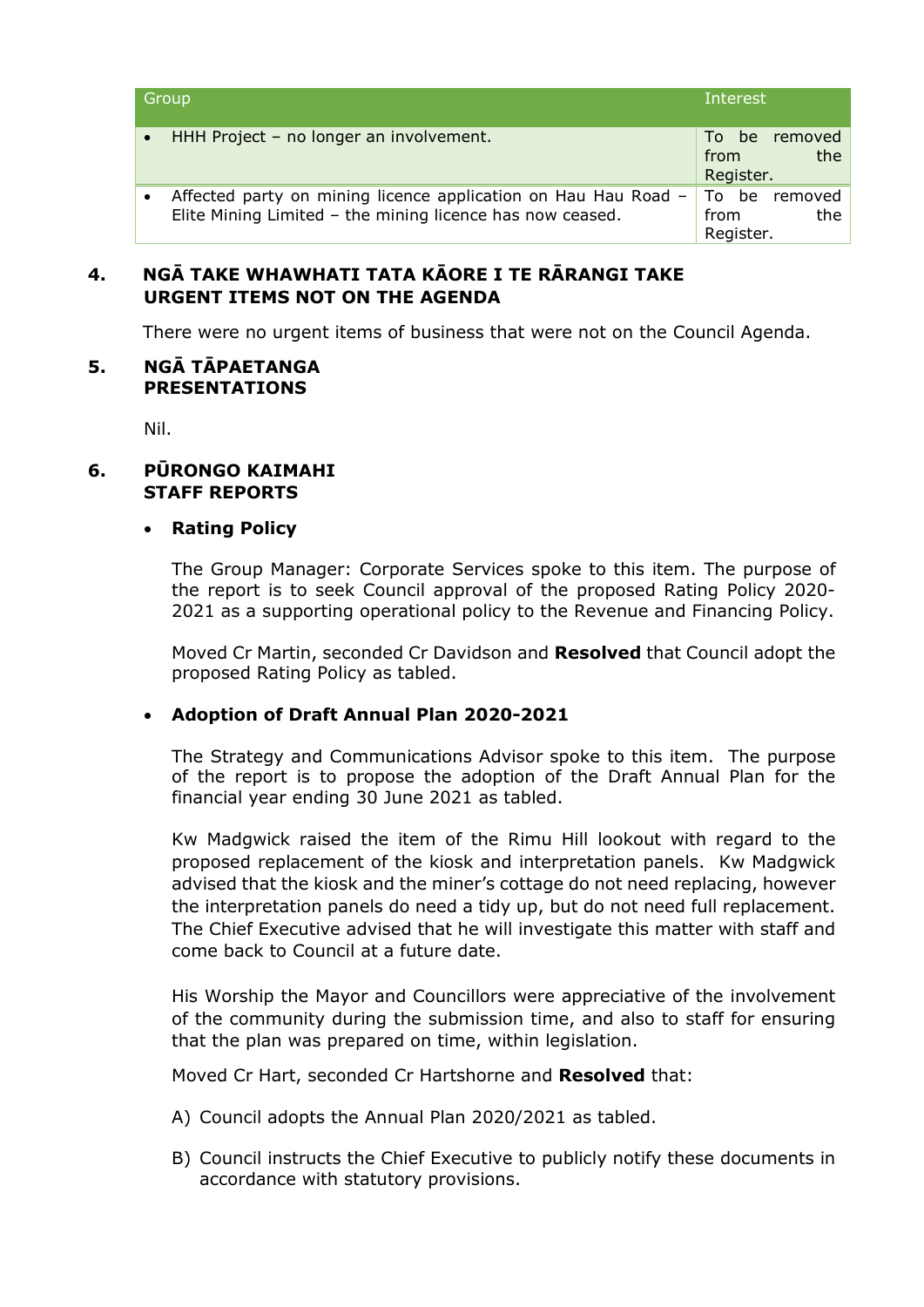# **Rate Resolution 2020-2021**

The Group Manager: Corporate Services spoke to this item. The purpose of the report is to set the rates for the year ended 30 June 2020.

Moved Cr Neale, seconded Cr Davidson and **Resolved** that:

- A) Council adopts the Rates Resolutions as tabled.
- B) Council instructs the Chief Executive to strike the Rates in accordance with the Annual Plan 2020-21.

# **7. KA MATATAPU TE WHAKATAUNGA I TE TŪMATANUI RESOLUTION TO GO INTO PUBLIC EXCLUDED**

(to consider and adopt confidential items)

Moved Cr Hart, seconded Cr Martin and **Resolved** that Council confirm that the public were excluded from the meeting in accordance with Section 48, Local Government Official Information and Meetings Act 1987 at 10.15 am.

The general subject of the matters to be considered while the public are excluded, the reason for passing this resolution in relation to each matter and the specific grounds under Section 48(1) of the Local Government Official Information and Meetings Act 1987 for the passing of the resolution are as follows:

| <b>Item</b><br>No. | <b>General subject Reason</b><br>of each matter<br>to be considered resolution | <b>passing</b><br>relation to each<br>matter | for Ground(s) under<br><b>Section</b><br>this $48(1)$ for the passing of this<br>in resolution                                                                                                                                              |
|--------------------|--------------------------------------------------------------------------------|----------------------------------------------|---------------------------------------------------------------------------------------------------------------------------------------------------------------------------------------------------------------------------------------------|
| 1.                 | Westland<br>Discovery Centre                                                   | Good<br>withhold<br>exist<br>under Section 7 | reason to That the public conduct of the<br>relevant part of the proceedings<br>of the meeting would be likely to<br>in the disclosure<br>result<br>οf<br>information for which good reason<br>or withholding exists.<br>Section $48(1)(a)$ |

This resolution is made in reliance on sections  $48(1)(a)$  and (d) of the Local Government Official Information and Meetings Act 1987 and the particular interests or interests protected by section 7 of that Act, which would be prejudiced by the holding of the relevant part of the proceedings of the meeting in public are as follows: